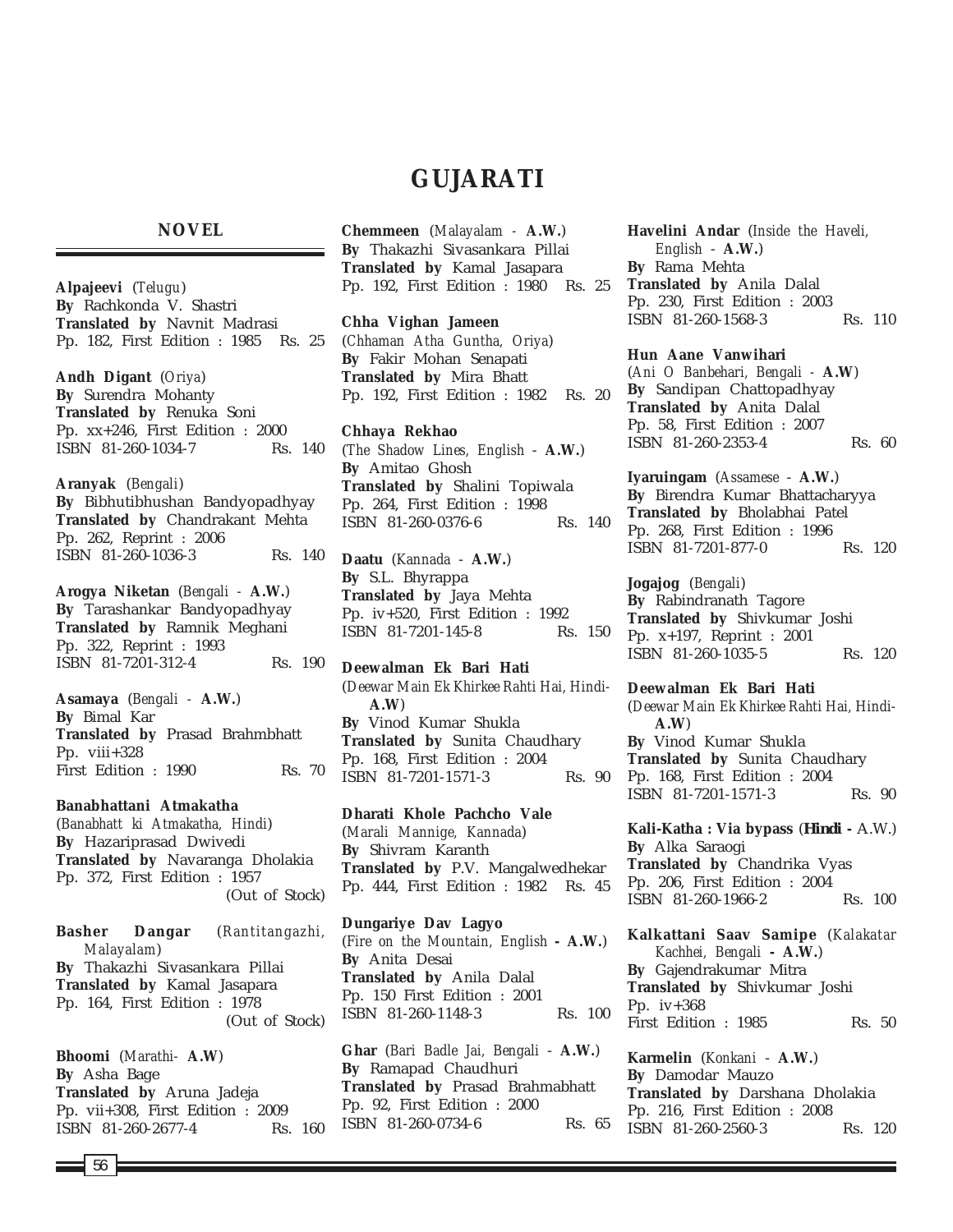**Khamoshi** (*That Long Silence, English -* **A.W.**) **By** Shashi Deshpande **Translated by** Anila Dalal Pp. viii+184, First Edition : 1998 ISBN 81-260-0377-4 Rs. 110

**Mare Chando Joiya** (*Mujhe Chand Chahiye, Hindi -* **A.W**) **By** Surendra Verma **Translated by** Sharmishtha Patel Pp. 626, First Edition : 2009 ISBN 81-260-2561-1 Rs. 300

**Mari Karamkathani** (*Pan Lakshant Kon Gheto? Marathi*) **By** Hari Narayan Apte **Translated by** Gopalrao Vidwans Pp. xviii+664, First Edition : 1975 Rs. 40

**Matino Manvi** (*Matir Manish, Oriya*) **By** Kalindicharan Panigrahi **Translated by** Uttara Desai and Narayan Desai Pp. 108, Second Edition : 2002 ISBN 81-260-1574-8 Rs. 55

#### **Nava Yugnu Parodh**

(*Sei Samay, Bengali* - **A.W.**) **By** Sunil Gangopadhyay **Translated by** Uma Randeria Pp. xvi+688, First Edition : 2002 ISBN 81-260-1263-3 Rs. 325

**Parthiva Swapna** (*Parthipan Kanavu, Tamil*) **By** Kalki **Translated by** Navnit Madrasi Pp. 306 First Edition : 1973 (Out of Stock)

# **Patahkalno Prakash**

*(Pratham Alo, Bengali)* **By** Sunil Gangopadhyay **Translated by** Jagadeep Mehta Pp. vi+600, First Edition : 2009 ISBN 81-260-2712-6 Rs. 260

#### **\*Saraswatichandra**

**By** Goverdhanram Tripathi **Introduction** Umashankar Joshi Pp. xxiv+504, First Edition : 1964 (Out of Stock)

**Tattvamasi** (*Malayalam -* **A.W.**) **By** Sukumar Azhicode **Translated by** Vijay Pandya Pp. 298, First Edition : 2002 ISBN 81-260-1261-7 Rs. 150 **Tistakanthanun Vrittant**

(*Tista Parer Brittanta, Bengali* - **A.W.**) **By** Devesh Ray **Translated by** Anila Dalal Pp. xvi+792, First Edition : 1997 ISBN 81-7201-961-0 Rs. 360

**Umrao Jan Ada** (*Urdu classic*) **By** Mirza Ruswa **Translated by** M.G. Qureshi Pp. 200, Reprint : 2007 ISBN 81-260-2344-4 Rs.100

**Upara** (*Marathi-***A.W.**) **By** Laxman Mane **Translated by** Sanjay Bhave Pp. xiv+162, First Edition : 2003 ISBN 81-260-1464-4 Rs.90

**Uthaugeer** (*Autobiography, Marathi* - **A.W.**) **By** Laxman Gaikwad **Translated by** Ravindra Parekh Pp. iv+146, Reprint : 2006 ISBN 81-7201-879-7 Rs. 80

**Vasmi Vela** (*Kalbela, Bengali* - **A.W.**) **By** Samresh Majumdar **Translated by** Chandrakant Mehta Pp. 592, First Edition : 1999 ISBN 81-260-0443-6 Rs. 275

**Vishakanya** (*MalayaIam*) **By** S.K. Pottekkatt **Translated by** Kamal Jaspara Pp. vi+194 First Edition : 1989 (Out of Stock)

### **STORY**

**Arabian Nights** (*One Thousand Nights and One, Arabic classic*) **Translated by** Dhansukhlal Mehta Pp. viii+366, Reprint : 2010 ISBN 81-7201-310-8 Rs. 185

**Aravachin Gujarati Hasyarachanao** (*Collection of Gujarati Hasyarachanao*) **Compiled & Edited by** Ratilal Borisagar Pp. xxvii+220, Reprint : 2007 ISBN 81-260-1459-9 Rs. 120

**Bharatma Samprat Angreji Toonki Varta**

(*Contemporary Indian English short stories*) **By** Shiv K. Kumar **Translated by** Daxa Vamdatt Pp. viii+222, First Edition : 1997 ISBN 81-7201-921-1 Rs. 125

**Gamit Dantkathao Documented & translated by** Fr. Raymund A. Chauhan S.J Pp. vi+92, First Edition : 2002 ISBN 81-260-1373-7 Rs. 70

**\*Gujarati Lok Kathao** (*Selection of folktales*) **Edited by** Jaravarsinh Jadav Pp. 324 First Edition : 1985 (Out of Stock)

**Gujarati Dalit Toonki Vartao** (*A collection of Gujarati Dalit short stories*) **Compiled & Edited by** Dalpat Chauhan Pp. xvi+148, First Edition : 2009

ISBN 81-260-2563-8 Rs. 110

#### **\*Gujarati Tunki Vartao**

(*An anthology of Gujarati short stories*) **Edited by** M.M. Jhaveri Pp. xx+232 (Out of Stock)

**Haju Amara Vruksho Deharama Uge Chhe (***Our Trees Still Grow in Dehra, English* - A.W.) **By** Raskin Bond **Translated by** Rupa A. Sheth Pp. 102, First Edition : 2001 ISBN 81-260-1042-8 Rs. 70

#### **Kagda Ane Chutkaro**

(*Kavve Aur Kalapani, Hindi-***A.W.**) **Translated by** Vinesh Antani Pp.152, First Edition : 2003 ISBN 81-260-1455-5 Rs. 80

**Ketlik Gujarati Toonki Vartao, 1955-80 Compiled & Edited by** Gulabdas Broker and Suman Shah Pp. vi+392, First Edition : 1993 ISBN 81-7201-237-3 Rs. 135

#### **Kunkna Kathao**

**Documented & translated by** Dahyabhai Vadhu Pp. xxii+178, First Edition : 2000 ISBN 81-260-0876-8 Rs. 60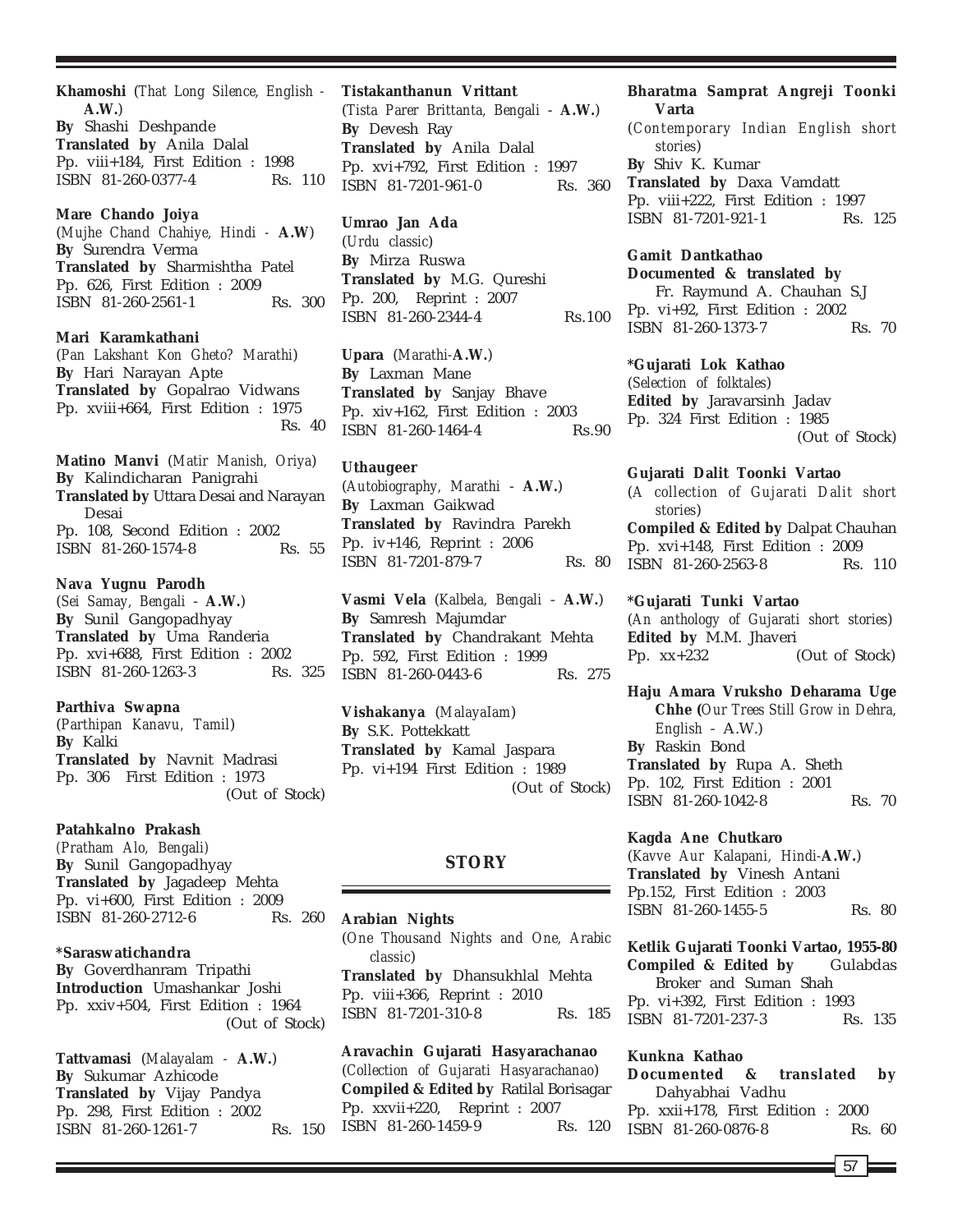**Marathi Toonki Vartao** (*An anthology of Marathi short stories*) **Edited by** A.K. Bhagwat **Translated by** Shakuntala Mehta Pp. 378, First Edition : 1986 Rs. 40

**Matini Murtio** (*Mati ki Muraten, Hindi*) **By** Rambriksh Benipuri **Translated by** Jayant Baxi Pp. 128, First Edition (Out of Stock)

**\*Ravi Rashmi - Part I** (*Selected Short stories of Tagore*) **Translated by** Bachubhai Shukla Pp. xvi+160, Reprint : 2005 ISBN 81-260-2030-X Rs. 90

**\*Ravi Rashmi - Part II** (*Selected short stories of Tagore*) **Translated by** Bachubhai Shukla Pp. 190, Reprint : 2003 ISBN 81-260-1661-2 Rs. 100

**Sat Shikhar** (*Kashmiri short stories* - **A.W.**) **By** Akhtar Mohiuddin **Translated by** Sukanya Jhaveri Pp. 60, First Edition : 1982 Rs. 10

**Sat Yugoslav Vartao** (*An anthology of Yugoslav short stories*) **Translated by** Bhagwatikumar Sharma Pp. 68, First Edition : 1978 Rs. 10

**Sindhi Tunki Vartao** (*An anthology of Sindhi short stories*) **Compiled by** Govind Malhi and Kala Rijhsinghani **Translated by** Jayant Relwani Pp. xvi+208, First Edition : 1980 Rs. 20

**Vatoni Phulwadi** (*Betan Ri Phulwari, Rajasthani* - **A.W.**) **By** Vijaydan Detha **Translated by** Bhavna Mehta Pp. 222, First Edition : 2000 ISBN 81-260-0738-9 Rs. 120

# **PLAY**

**Adhunik Gujarati Ekankio** (*An anthology of One Act Plays*) **Compiled & Edited by** Utpal Bhayani Pp. xii+148, Reprint : 2001 ISBN 81-7201-384-1 Rs. 120

**Bhutaval** (*Ghosts, Norwegian*) **By** Ibsen **Translated by** Gulabdas Broker Pp. 126, First Edition : 1960 (Out of Stock)

**\*Buddhi Ghodi Lal Lagam** (*Burho Saliker Ghore Ram and Edei ki Bale Sabhynta, Bengali*) **By** Michael Madhusudan Dutt **Translated by** Bachubhai Shukla Pp. iv+78, (Out of Stock)

**Gujaratinan Ekanki** (*An anthology of one act plays*) **Edited by** Gulabdas Broker Pp. 296, Reprint : 1970 ISBN 978-81-260-2770-6 Rs. 150

**Hamlet** (*English*) **By** Shakespeare **Translated by** M.M. Jhaveri Pp. viii +144, Reprint : 2004 ISBN 81-260-1962-X Rs. 70

**Kamarpatto** (*Cross Belt, Malayalam*) **By** N.N. Pillai **Translated by** Kamal Jasapara Pp. viii+96, First Edition : 1987Rs. 15

**Molierhan Be Natako** (*Tortuffe and Le Bourgeois Gentilhomme, French*) **By** Moliere **Translated by** Hansa Mehta Pp. 188, First Edition : 1959 (Out of Stock)

**Ravindranathanan Natako - Volume I** (*Selected plays of Tagore Visarjan, Raja and Dakghar*) **Translated by** Nagindas Parekh & Mahadev Desai Pp. xvi+226, Reprint : 2003 ISBN 81-260-1679-5 Rs. 100

**Ravindranath Lanan Natako** (Vol. II) **By** Rabindranath Tagore **Translated by** Anila A.Dalal Pp. 308, First Edition : 2010 ISBN 978-81-260-2701-9 Rs. 185

### **POETRY**

**Adhunik Gujarati Kavita**

(*An anthology of Contemporary Gujarati poetry*) **By** Suresh Dalal and Jaya Mehta Pp. 166, Second Edition : 1992 ISBN 81-7201-217-9 Rs. 40

**Aangan ni-Par Dwar**

(*Aangan Ke Par Dwar, Hindi* - **A.W.**) **By** S.H. Vatsayan 'Ajneya' **Translated** Bholabhai Patel Pp. 80, First Edition : 2000 ISBN 81-260-1033-9 Rs. 55

**Akhani Kavita Compiled and Edited by** Kirtida Joshi Pp. 284 First Edition : 2010 ISBN 81-260-2679-0 Rs. 150

**Bhagnamurti** (*Marathi*) **By** A.R. Deshpande 'Anil' **Translated by** Vasant Joshi Pp. 88, First Edition : 1979 Rs. 10

**Ekottarasati** (*101 poems of Tagore*) **Translated by** Umashankar Joshi, Nagindas Parekh, Ramanlal Soni, Suresh Joshi and Niranjan Bhagat Pp. xxiv+378, Reprint : 2002 ISBN 81-260-1460-1 Rs.130

**Game Etalo Dur Jau** (*Jato Durei Jai, Bengali* - **A.W.**) **By** Subhash Mukhopadhyay **Translated by** Nalinee Madgavkar Pp. 46, First Edition : 1995 ISBN 81-7201-875-4 Rs. 40

**Geet Panchashati** *(500 Selected songs of Rabindranath Tagore)*

**Translated by** Nagindas Parekh, Umashankar Joshi, Ramanlal Soni, Jayantilal Acharya, Suresh Joshi, Anila Dalal and Bholabhai Patel Pp. xvi+422, Second Edition : 1993 ISBN 81-7201-309-4 Rs. 210

**Gujarati Pratinidhi Gazalo** (*An anthology of gazals*) **Compiled & Edited by** Chinu Modi Pp. xxviii+152, Reprint : 2008 ISBN 81-7201-878-9 Rs. 95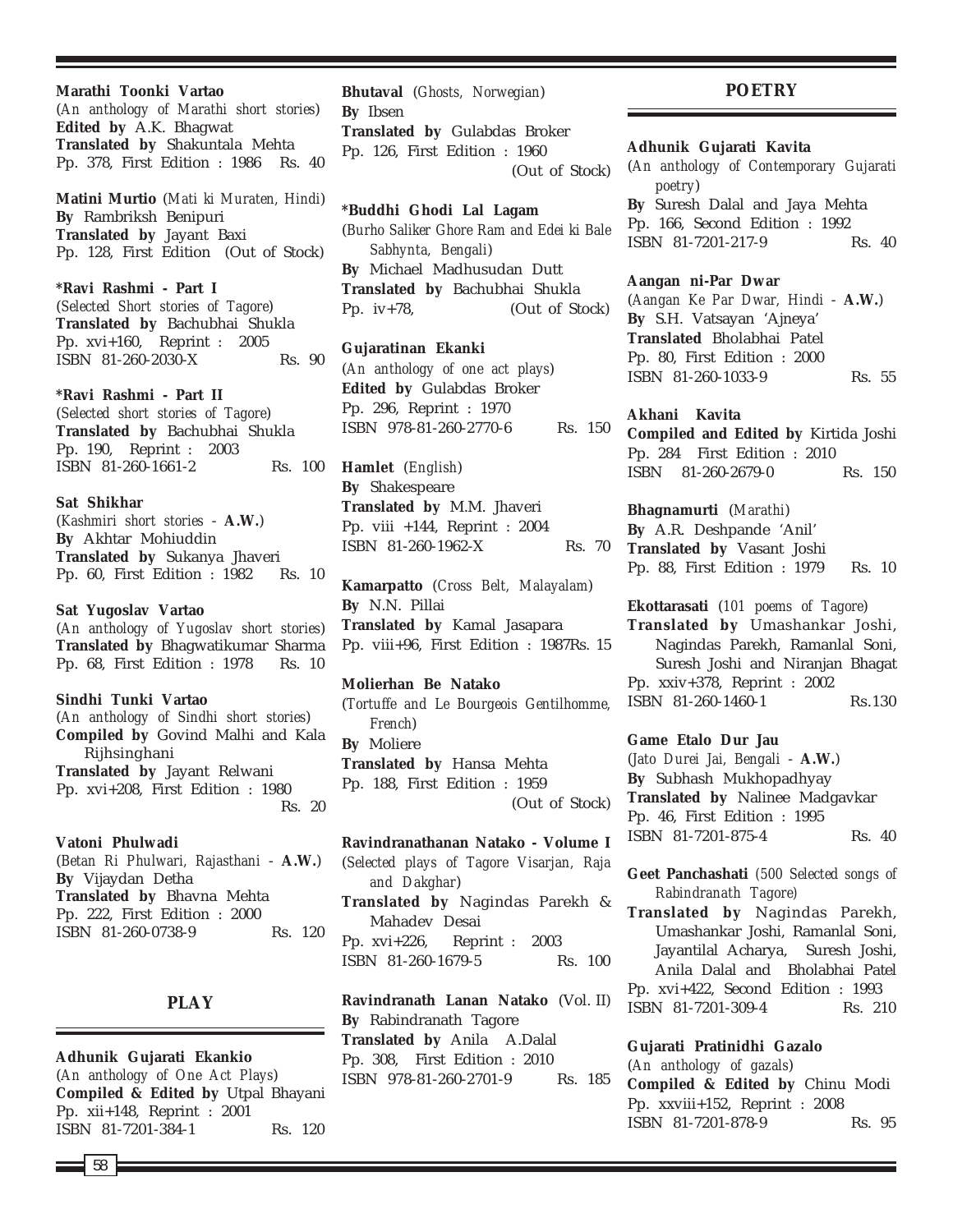**Gujaratna Lokgeeto** (*Folk-songs of Gujarat*) **Compiled by** Khodidas B. Parmar Pp. 52+272, Reprint : 2006 ISBN 81-260-2242-X Rs.130

**Gujarati Dalit Kavita Compiled and Edited by** Neerav Patel Pp. 140, First Edition : 2010 ISBN 978-81-260-2768-2 Rs.100

**Kabir Vachanavali** (*Poems of Kabir*) **Translated by** Pinakin Trivedi and Randhir Upadhyaya Pp. 480, Reprint : 2007 ISBN 81-260-1040-1 Rs. 200

**Ketlank Kavyo : Umashankar Joshi** (*Selection from poems of Umashankar Joshi*) **Edited by** Suresh Dalal Pp. xxvi+196, First Edition : 1993 ISBN 81-7201-221-7 Rs. 100

# **Madhya Yugin Urmikavyo**

**Compiled by** Chimanlal S. Trivedi, Balwant Jani and Chinu Modi Pp. 360, First Edition : 1998 ISBN 81-7201-874-6 Rs. 160

**Magadh** *(Hindi-***A.W.***)* **By** Shrikant Varma **Translated by** Jitendra Brahmbhatt Pp. viii+88, First Edition : 2002 ISBN 81-260-14633-6 Rs. 65

**Nagna Nirjan Hath** *(Select poems of Jibanananda Das)* **Compiled & Translated by** Bholabhai Patel Pp. xxx+202, First Edition : 2005 ISBN 81-260-2023-7 Rs. 120

### **\*Nhanalal Madhukosh** (*Selected poems of Nhanalal Dalpatram*) **Edited by** Anantrai M. Raval Pp. X+182, Reprint : 2007

ISBN 81-260-1565-9 Rs. 100

**Prithvine Aaa Chhede** (*Gujarati*) **By** Rajesh Pandya Pp. 76 First Edition : 2001 ISBN 81-260-1046-0 Rs. 65

#### **Shabdonu Akash**

(*Shabdar Akash Oriya* **- A.W.**) **By** Sitakant Mahapatra **Translated by** Varsha Das Pp. 62, First Edition : 1996 ISBN 81-7201-959-0 Rs. 45

**Samayne Soova Nahi Dawn** *(Award-winning Telugu Poetry)* **By** N. Gopi **Translated by** Ramnik Someshwar Pp. 96, First Edition : 2010 ISBN 978-81-260-2825-2 Rs. 80

**Sriradha** (*Oriya* ) **By** Ramakanth Rath **Translated by** Urmila Jani Pp. xvi+100, First Edition : 2003 ISBN 81-260-1668-x Rs. 70

**Tava Sparse Sparse** *(Award-winning Sanskrit poetry)* **By & Translated by** Harshdev Madhav Pp. x + 130 First Edition : 2010 ISBN 978-81-260-2761-4 Rs. 100

**Trunaparn** (*Leaves of Grass, English*) By **Walt Whitman Translated by** Rajendra K. Shah Pp. 212, First Edition : 1991 ISBN 81-7201-050-8 Rs. 65

**Uptela Raugothi Risayeli Bhinto By** Vipasha Pp. 44, First Edition : 2004 ISBN 81-260-1669-8 Rs. 60

# **MAKERS OF INDIAN LITERATURE**

**Ajnhyay** (Hindi Writer) **By** Rameshchandra Shah **Translated by** Sunita Chaudhari Pages : iv+ 76, First Edition 2002 Rs. 25

**Akho** (*Medieval Gujarati poet*) **By** Bhupendra Balkrishna Trivedi Pp. 88, Reprint : 2010 ISBN 978-81-260-2313-2 Rs. 40

**Banabhatta** (*Sanskrit writer*) **By** K. Krishnamurthy **Translated by** Jashwanti Dave Pp. 68, First Edition : 1994 ISBN 81-7201-665-4 Rs. 15

**Bankimchandra Chatterjee** (*Bengali novelist*) **By** Subodhchandra Sengupta **Translated by** Ratilal K. Chhaya Pp. 100, First Edition : 1990 Rs. 15 **Basveshwara** (*Kannada saint poet*) **By** H. Thipperudraswmy **Translated by** Bipin Patel Pp. iv+48, First Edition : 2003 Rs. 25

**Bharatendu Harischandra By** Madan Gopal **Translated by** Arvindkumar Desai Pp. 44, First Edition : 1997 Rs. 25

**Bhavabhuti** (*Sanskrit poet*) **By** G.K. Bhat **Translated by** Jashwanti Dave Pp. vi+84, First Edition : 1992 ISBN 81-7201-281-0 Rs. 15

**B.K. Thakore By** Shirish Panchal Pp. 88, First Edition : 2004 Rs. 25

**Buddhadeva Basu** (*Bengali writer*) **By** Alokaranjan Dasgupta **Translated by** Rajendra Shah Pp. 82, First Edition : 1990 Rs. 15

**Chandidas** (*Bengali poet*) **By** Sukumar Sen **Translated by** Sarala Jagmohan Pp. 68, First Edition : 1980 Rs. 15

**Chunilal Madia** (*Gujarati writer*) **By** Nitin R. Vadgama Pp. 76, First Edition : 1999 ISBN 81-260-0731-1 Rs. 25

**Dadu Dayal** (*Hindi poet*) **By** Rambux **Translated by** Bindu Bhatt Pp. vi+80, First Edition : 1995 ISBN 81-7201-596-8 Rs. 15

**Dhumketu** (*Gujarati writer*) **By** Ila Naik **Translated by** Bindu Bhatt Pp. vi+80, First Edition : 1995 ISBN 81-7201-596-8 Rs. 25

**Dalpatram** (*Gujarati writer*) **By** Chandrakant Topiwala **Translated by** Bindu Bhatt Pp. iv+76, First Edition : 2002 Rs. 25

**Dnyaneshwar** (*Marathi saint-poet*) **By** P.Y. Deshpande **Translated by** Mavji Savla Pp. iv+76, First Edition : 1994 ISBN 81-7201-671-9 Rs. 15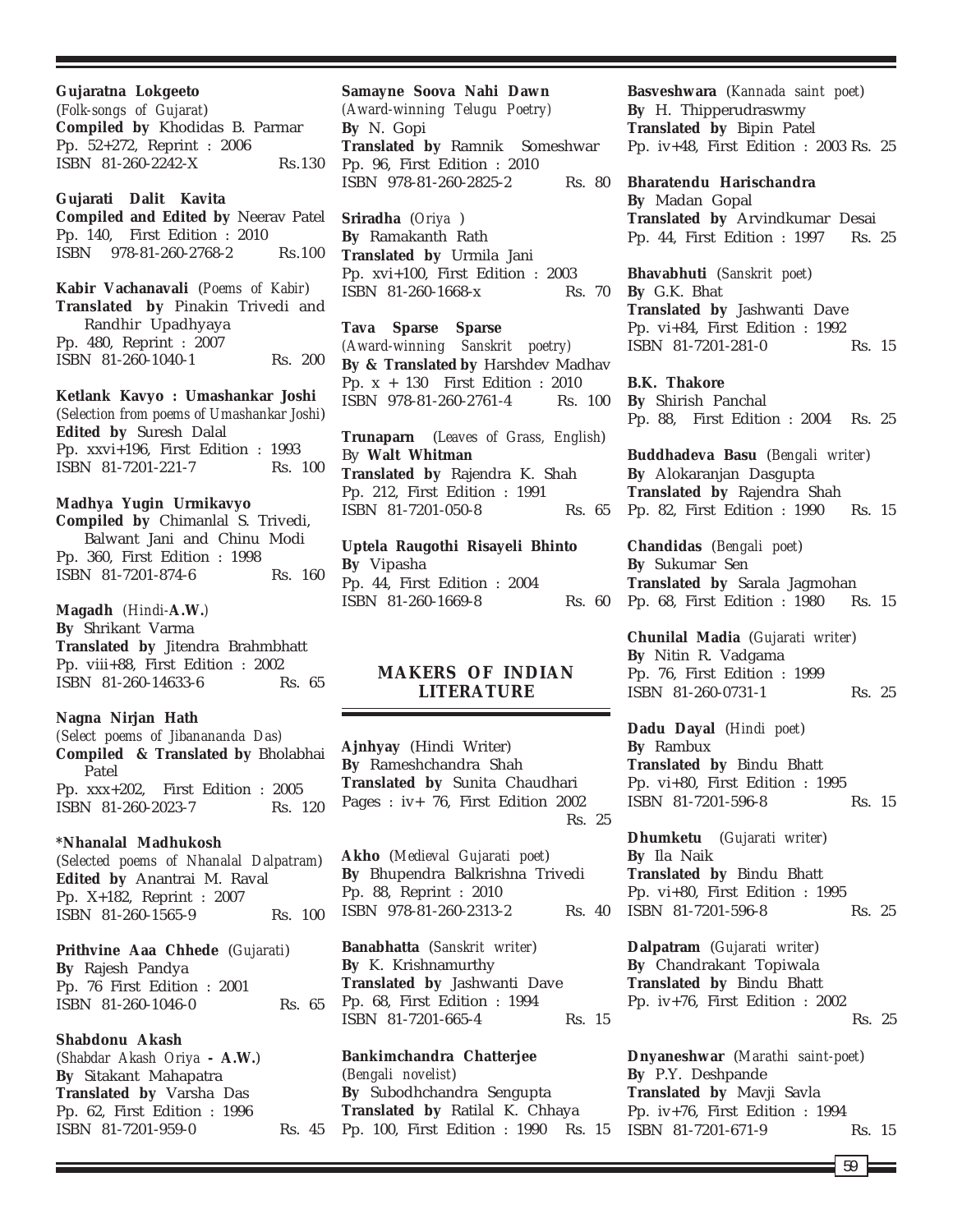**Fakirmohan Senapati** (*Oriya writer*) **By** Mayadhar Mansinha **Translated by** Bharti Dalal Pp. 74, First Edition : 2000 ISBN 81-260-0451-7 Rs. 25

**Ghalib** (*Urdu poet*) **By** Mohammad Majid **Translated by** Chandbibi Shaikh Pp. 84, First Edition : 2003 Rs. 25

**Hari Narayan Apte** (*Marathi novelist*) **By** Ramchandra Bhikaji Joshi **Translated by** Deepak Mehta Pp. 98, First Edition : 1986 Rs. 15

**Hazari Prasad Dwivedi** *(Modern Hindi author)* **By** Vishwanath Prasad Tiwari **Translated by** Rajanikant Joshi Pp. 96, First Edition : 2006 Rs. 25

**Jaishankar Prasad** *(Hindi poet)* **By** Ramesh Chandra Shah **Translated by** Pramodkumar Patel Pp. viii+104, First Edition : 1990 Rs. 15

**Jayadeva** (*Sanskrit poet*) **By** Sunitikumar Chatterji **Translated by** Tapasvi Nandi Pp. 76, First Edition : 1979 Rs. 15

**Jayasi** (*Hindi saint-poet*) **By** Parmanand Srivastava **Translated by** Ramesh R. Dave Pp. 68, First Edition : 1996 ISBN 81-7201-870-3 Rs. 15

**Jivanananda Das** (*Bengali poet*) **By** Chidananda Das Gupta **Translated by** Rajendra Shah Pp. viii+56, First Edition : 1985 Rs. 15

**Kabir** (*Hindi poet*) **By** Prabhakar Machwe **Translated by** Jaya Mehta Pp. vi+42, First Edition : 1994 ISBN 81-7201-462-7 Rs. 15

**Kaka Kalelkar** (*Marathi & Gujarati writer*) **By** Vishnu Prabhakar **Translated by** Chandrakant Mehta Pp. iv+108, First Edition 1991 ISBN 81-7201-058-3 Rs. 15 **Kamban** (*Tamil poet*) **By** S. Maharajan **Translated by** Ranjana Dwivedi Pp. 70, First Edition : 1995 ISBN 81-7201-723-5 Rs. 15

**Kant** (*Gujarati poet*) **By** Chandrakant Sheth Pp. 80, First Edition : 1990 ISBN 81-7201-033-8 Rs. 15

**Keshavsut** (*Marathi poet*) **By** Prabhakar Machwe **Translated by** Suresh Dalal Pp. vi+62, First Edition : 1977 Rs. 15

**Krishnalal Shridhrani** (*Gujarati writer*) **By** Raman Soni Pp. 72, First Edition : 1998 ISBN 81-260-0374-X Rs. 25

**Kumaran Asan** (*Malayalam poet*) **By** K.M. George **Translated by** Amritlal Yagnik Pp. 104, First Edition : 1979 Rs. 15

**Lakshminath Bezbaroa** (*Assamese writer*) **By** Hem Barua **Translated by** Anila Dalal

**Maghkavi** (*Sanskrit writer*) **By** Chandika P. Shukla **Translated by** Vijay Pandya Pp. 106, First Edition : 1999 ISBN 81-260-0369-3

Pp. 68, First Edition : 1984 Rs. 15

**Maharshi Devendranath Tagore** (*Bengali writer*) **By** Narayan Chaudhuri **Translated by** Anila Dalal Pp. 78, First Edition : 1980 Rs. 15

**Manilal Dwivedi** (*Gujarati writer*) **By** Labhshankar Purohit **Translated by** Vijay Pandya Pp. 82, First Edition : 2003 Rs. 25

**Mohan Rakesh** (*Hindi writer*) **By** Pratibha Agarwal **Translated by** Bholabhai Patel Pp. 76, First Edition : 1994 ISBN 81-7201-468-6 Rs. 15 **Munshi** (*Gujarati writer*) **By** Vinod Adhwaryu Pp. vi+68, First Edition : 1984 Rs. 15

**Nammalvar** (*Tamil Mystic-poet*) **By** A. Srinivasa Raghavan Pp. 116, First Edition : 1980 Rs. 15

**Narasinhrao** (*Gujarati writer*) **By** Sundarji Betai Pp. 116, First Edition : 1980 Rs. 15

**Narasinha Mehta** (*Gujarati writer*) **By** Jayant Kothari Pp. 96, First Edition : 1994 ISBN 81-7201-549-6 Rs. 15

**Nirala** (*Hindi poet*) **By** Parmanand Srivastava **Translated by** Ujam Patel Pp. vi+100, First Edition : 1997 ISBN 81-7201-953-X Rs. 25

**Pannalal Patel** (*Gujarati poet*) **By** Raghuveer Chaudhari Pp. 80, First Edition : 1993 ISBN 81-7201-495-3 Rs. 15

**Phanishwarnath Renu** (*Modern Hindi writer*) **By** Surendra Choudhari **Translated by** Bindu Bhatt Pp. iv+100, First Edition : 2003Rs. 25

**Premanand** (*Gujarati poet*) **By** Jayant Gadit Pp. 80, First Edition : 1996 Rs. 25 ISBN 81-7201-727-8 Rs. 15

> **Premchand** (*Hindi fiction-writer*) **By** Prakash Chandra Gupta **Translated by** Anantrai Raval Pp. 60, First Edition : 1980 Rs. 15

> **Rahul Sankrityayan** (*Hindi writer*) **By** Prabhakar Machwe **Translated by** Ramanlal C. Shah Pp. iv+48, First Edition : 1992 ISBN 81-7201-181-4 Rs. 15

> **Ramanbhai Nilkanth** (*Gujarati writer*) **By** Ratilal Borisagar Pp.vi+78, First Edition : 2002 Rs. 25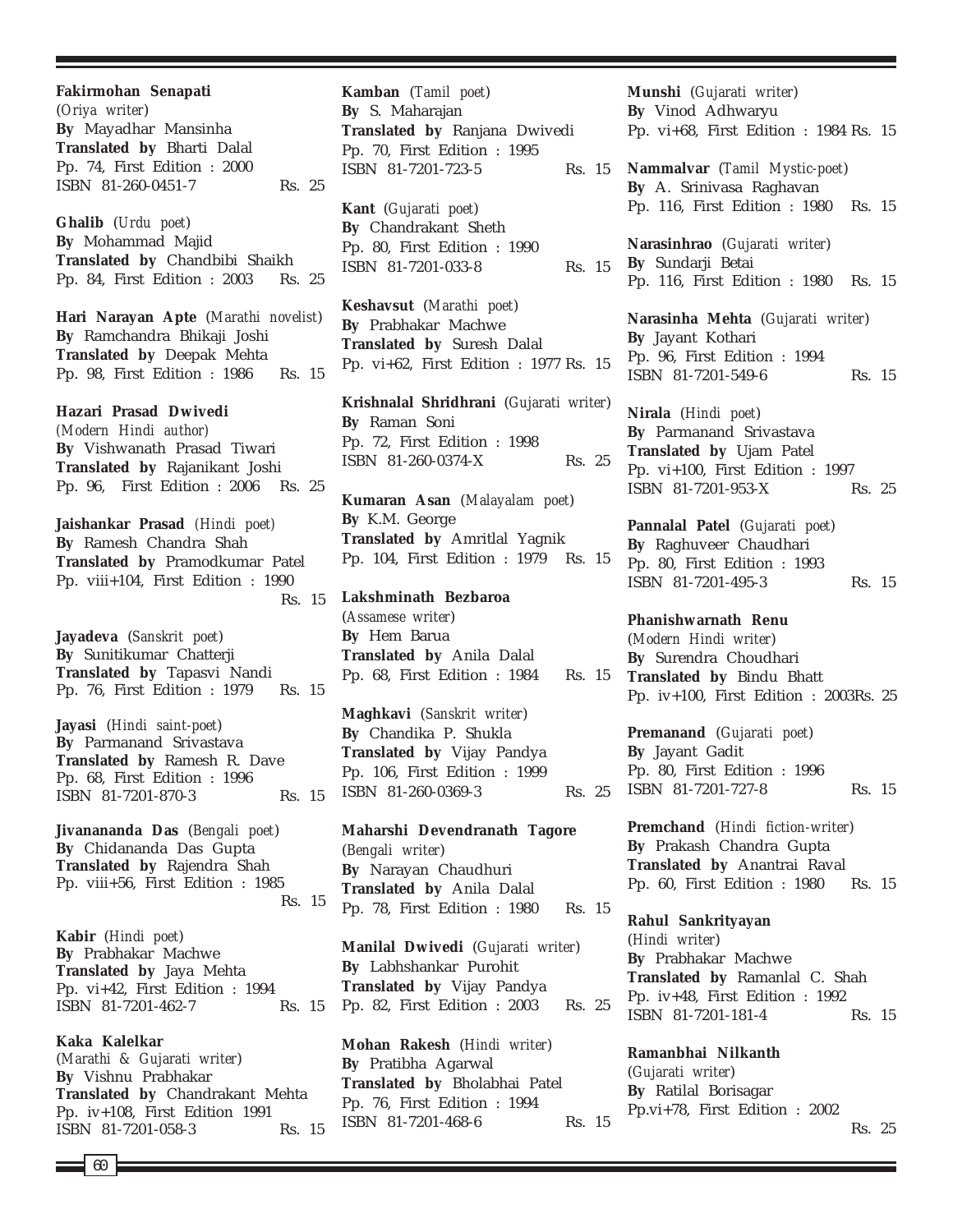**Shah Latif** (*Sindhi poet*) **By** Kalyan B. Advani **Translated by** Jayant Relwani Pp. 80, First Edition : 1978 Rs. 15 **Sneharashmi** (*Gujarati writer*) **By** Dhirendra Mehta Pp. 98, First Edition : 1999 ISBN 81-260-0445-2 Rs. 25 **Swami Anand** (*Gujarati writer*) **By** Chandrakant Sheth Pp. 64, First Edition : 1999 ISBN 81-260-0379-0 Rs. 25 **Tukaram** (*Medieval Marathi saint poet*) **By** Bhalchandra Nemade **Translated by** Hiralal Shah Pp. viii+60, First Edition : 2003 Rs. 35 **Tarashankar Bandyopadhyay** (*Bengali writer*) **By** Mahasveta Devi **Translated by** Anila Dalal Pp. iv+74, First Edition : 1994 ISBN 81-7201-670-0 Rs. 15 **Veeresalingam** (*Telugu writer and social-reformer*) **By** V.R. Narla **Translated by** Varsha Das Pp. 96, First Edition : 1980 Rs. 15 **Vidyapati** (*Maithili poet*) **By** Ramanath Jha **Translated by** Rajendra Shah Pp. 72, First Edition : 1980 Rs. 15 **Vishakhadutt** (*Classic Sanskrit dramatist*) **By** Matru Dutt Trivedi **Translated by** Roopa Chavda Pp. 86, First Edition : 1999 ISBN 81-260-0449-5 Rs. 25

# **HISTORY OF LITERATURE**

**Assamiya Sahityana Itihasni Rooprekha** (*History of Assamese Literature*) **By** Birinchikumar Barua **Translated by** Ramesh Dave Pp. 202, First Edition : 1980 Rs. 25

**Bangali Sahityana Itihasni Rooprekha** (*History of Bengali Literature*) **By** Sukumar Sen **Translated by** Bholabhai Patel Pp. xi+428, First Edition : 1981Rs. 40

**Bhartiya Angreji Sahityano Itihas** (*A History of English Literature*) **By** M.K. Naik **Translated by** Suman Shah Pp. 312, First Edition : 1996 ISBN 81-7201-666-2 Rs. 130

**Kannada Sahityana Itihasni Rooprekha** (*History of Kannada Literature*) **By** R.S. Mugali **Translated by** Raghuveer Chaudhari Pp. vii+190, First Edition : 1977 Rs. 25

**Maithili Sahityana Itihasni Rooprekha** (*History of Maithili Literature*) **By** Jayakant Mishra **Translated by** Chandrakant Topiwala Pp. viii+316, First Edition : 1987 Rs. 45 **Malayalam Sahityana Itihasni Ruprekha** (*History of Malayalam Literature*) **By** P.K. Parmeshwaran Nair **Translated by** Chandrakant Sheth Pp. viii+300, First Edition : 1978 Rs. 45

**Rajasthani Sahityana Itihasani Rooprekha** (*History of Rajasthani Literature*) **By** Hiralal Maheshwari **Translated by** Upendra Pandya Pp. 318, First Edition : 1984 Rs. 40

**Sindhi Sahityana Itihasni Rooprekha** (*History of Sindhi Literature*) **By** L.H. Ajwani **Translated by** Nalin Rawal Pp. viii+266, First Edition : 1977 Rs. 30

# **GENERAL**

**Adhunik Bharatiya Sahitya** (*Contemporary Indian Literature: A symposium*) **Translated by** Jayant Baxi and Mansukhlal Jhaveri

Pp. vi+406, First Edition : 1976Rs. 25

# **Alokparva** (*Hindi* - **A.W.**)

**By** Hazari Prasad Dwivedi **Translated by** Bhagwatikumar Sharma Pp. 168 First Edition : 1995 ISBN 81-7201-461-9 Rs. 75

**Anandshankar Dhruva : Lekhsanchaya** (*Selected writings of Anandshankar Dhruva*) **Compiled & Edited by** Dhiru Parikh Pp. 166, First Edition : 2002 ISBN 81-260-1147-5 Rs. 90

**Anuvad : Siddhant and Samiksha** (*Articles on translation : theory, processes and problems*) **Edited by** Raman Soni Pp. iv+168, First Edition : 2009 ISBN 978-81-260-2700-2 Rs. 110

**\*Bhagwan Buddha** (*Marathi classic*) **By** Dharmanand Koshambi **Translated by** Gopalrao Kulkarni Pp. 380, (Out of Stock)

**Bhasa** (*Sanskrit dramatist*) **By** V. Venkatachalam **Translated by** Gautam Patel Pp. 196, First Edition : 1991 ISBN 81-7201-034-06 Rs. 70

**Confuciusha Ne Bodhavachano** (*Analects of Confucuis: Chinese classic*) **Translated by** Mohanlal P. Dave Pp. 128, First Edition : 1975 (Out of Stock)

**Don Kihote** (*Don Quixote, Spanish*) **By** Cervantes **Translated by** C.C. Mehta Pp. 150, Second Edition : 2001 ISBN 81-7201-311-6 Rs. 260

**Gujarati Atmakathalekhan Compiled & Edited by** Chandrakant Topiwala Pp. xvi+246, First Edition : 1998 ISBN 81-260-0371-5 Rs. 135

**Gujarati Lalit Nibandh Sanchayan** (*An anthology of 20th century Gujarati creative essays*) **Compiled & Edited by** Bholabhai Patel Pp. xvi+174, First Edition : 2001 ISBN 81-260-0739-7 Rs. 100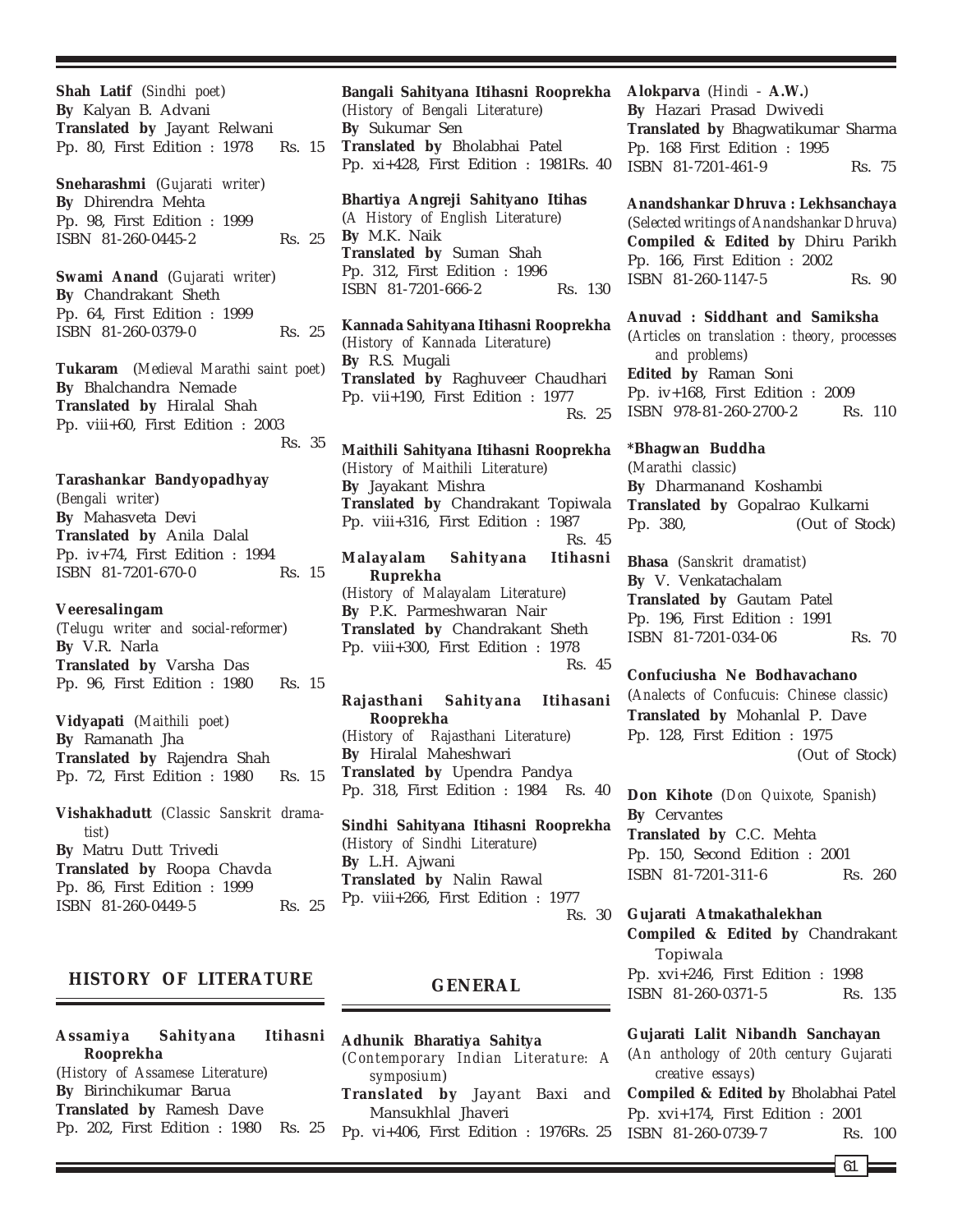**Indhan** (*Indian classic in Marathi*) **By** Hamid Dalwai **Translated by** Shashin Oza Pp. 92, First Edition : 1997 ISBN 81-7201-724-3 Rs. 50

**Jayanti Dalal Shatabdivandana Edited by** Kishorsingh Solanki Pp. 96, First Edition : 2010 ISBN 978-81-260-2820-7 Rs. 90

**Kavi Katha** (*Biographical sketch of Tagore*) **By** Lila Majumdar **Translated by** Ramanlal Soni Pp. 16, First Edition : 1961 (Out of Stock)

**Manilal Dwivedi Sanchay**

**Compiled by** Dhirubhai Thaker Pp. xviii+182, First Edition : 2002 ISBN 81-260-1456-3 Rs. 100

### **Manpasand Nibandho**

**(***Selected Gujarati essays***) Edited by** Vijayarai K. Vaidya Pp. 296, First Edition : 1970 Rs. 10

### **Navalram-Sanchaya**

**Compiled & Edited by** Ramesh M. Shukla Pp. xviii+170, First Edition : 2001 ISBN 81-260-1045-2 Rs. 110

# **Oganismi Sadinun Gujarati Pravas-Lekhan**

*(A Criticism of 19th century Gujarati Travelogues)*

**Complied & Edited by** Toral Patel & Bholabhai Patel Pp. 308, First Edition : 2010 ISBN 978-81-260-2776-7 Rs. 225

# **Premanand Kavyachayan**

(*Selected of the poetry of Premanand*) **Compiled & Edited by** Chimanlal Trivedi Pp. 216, First Edition : 2009 ISBN 81-260-2678-2 Rs. 125

# **Pulakit**

(*Selected essay's on Reminiscences & Portraist*) **By** P. L. Deshpande **Translated & Compiled by** Aruna Jadeja Pp. xxvi+194, Reprint : 2008 ISBN 81-260-1967-0 Rs. 110

**Rajavi** (*The Prince, Italian classic*) **By** Machiavelli **Translated by** Yashvant Shukla Pp. xii+102 First Edition : 1969 Rs. 110

**Ravindra Nibandhamala - Volume I** (*Selected essays of Tagore*) **Introduction** Kazi Abdul Wadud **Translated by** Nagindas Parekh Pp. xviii+550, Reprint : 2002  $ISBN \ 81+260-1461-x$  Rs. 180

**Ravindra Nibandhamala - Volume II** (*Selected essays of Tagore*) **Translated by** Mahadev Desai, Narhari Parikh, Ramanlal Soni, Jayantilal Acharya, Bhogilal Gandhi, Suresh Joshi, Anila Dalal and Nagindas Parekh Pp. viii+512, Reprint : 2003 ISBN 81-260-1678-7 Rs. 170

# **Sahitya Charcha**

(*An anthology of critical writings in Gujarati*) **Compiled by** Anantrai Raval Pp. 44+272, First Edition : 1981 Rs. 25

**Sharatchandra: Vyakti ane Kalakar** (*Bengali writer*) **By** S.C. Sengupta **Translated by** Bhogilal Gandhi Pp. xii+128, First Edition : 1986 Rs. 20

**\*Smritichitro** (*Smritichitren, Marathi*) **By** Lakshmibai Tilak **Translated by** G.D. Patel and G.G. Vidwans Pp. xviii+470, First Edition : 1970 (Out of Stock)

#### **Smrutibhranshna Pagle Pagle**

*(After Amnesia : Tradition and change in Indian Literary Criticism, English)* **By** G.N. Devi **Translated by** Tridip Suhrud Pp. 136, First Edition : 2006 ISBN 81-260-2033-4 Rs. 80

**Swatantrata Ane Seemankan Edited by** Anju Makhija and Menka Shivdasani **Translated by** Nutan Jani Pp. xx + 76, First Edition : 2010 ISBN 978-81-260-2767-5 Rs. 90

**Tao-Te-Ching** (*Chinese*) **By** Lao-Tzu **Translated by** Nagindas Parekh Pp. iv+94, Reprint : 2007 ISBN 81-260-2342-2 Rs. 70

**Veesmi Sadinun Gujarati Narilekhan Compiled by** Raghuveer Chaudhuri and Anila Dalal Pp. xx+364, First Edition : 2005 ISBN 81-260-2035-0 Rs. 170

**Walden** (*American classic*) **By** Henry David Thoreau **Translated by** S.G. Betai Pp. vii+300, Reprint : 2001 ISBN 81-260-1144-0 Rs. 120

**Yugant** (*Marathi* - **A.W.**) **By** Iravati Karve **Translated by** Shashin Ojha Pp. xvi+178, Reprint : 2010 ISBN 81-7201-278-0 Rs. 140

# **CHILDREN'S LITERATURE**

#### **Ajab Gajab Khajano**

**By** Ramesh Parekh Pp. 112, First Edition : 2001 ISBN 81-260-1043-6 Rs. 80

#### **Kishore Vartasangraha**

(*Stories for teenagers*) **Edited by** Dhirubahen Patel Pp. 100, First Edition : 2002 ISBN 81-260-1259-3 Rs. 80

### **Bal Sahitya**

(*Selection of Tagore's writings for children*) **Edited by** Lila Majumdar and Kshitis Roy **Translated by** Ramanlal Soni Pp. xxvi+246, Reprint : 2006 ISBN 81-260-2242-6 Rs. 120

#### **Popatono Desh**

(*Malayalam short stories*) **By** Sri Sippy Pallippuram **Translated by** Kamal Jasapara Pp. vi+72, First Edition : 1999 ISBN 81-260-0730-3 Rs. 50